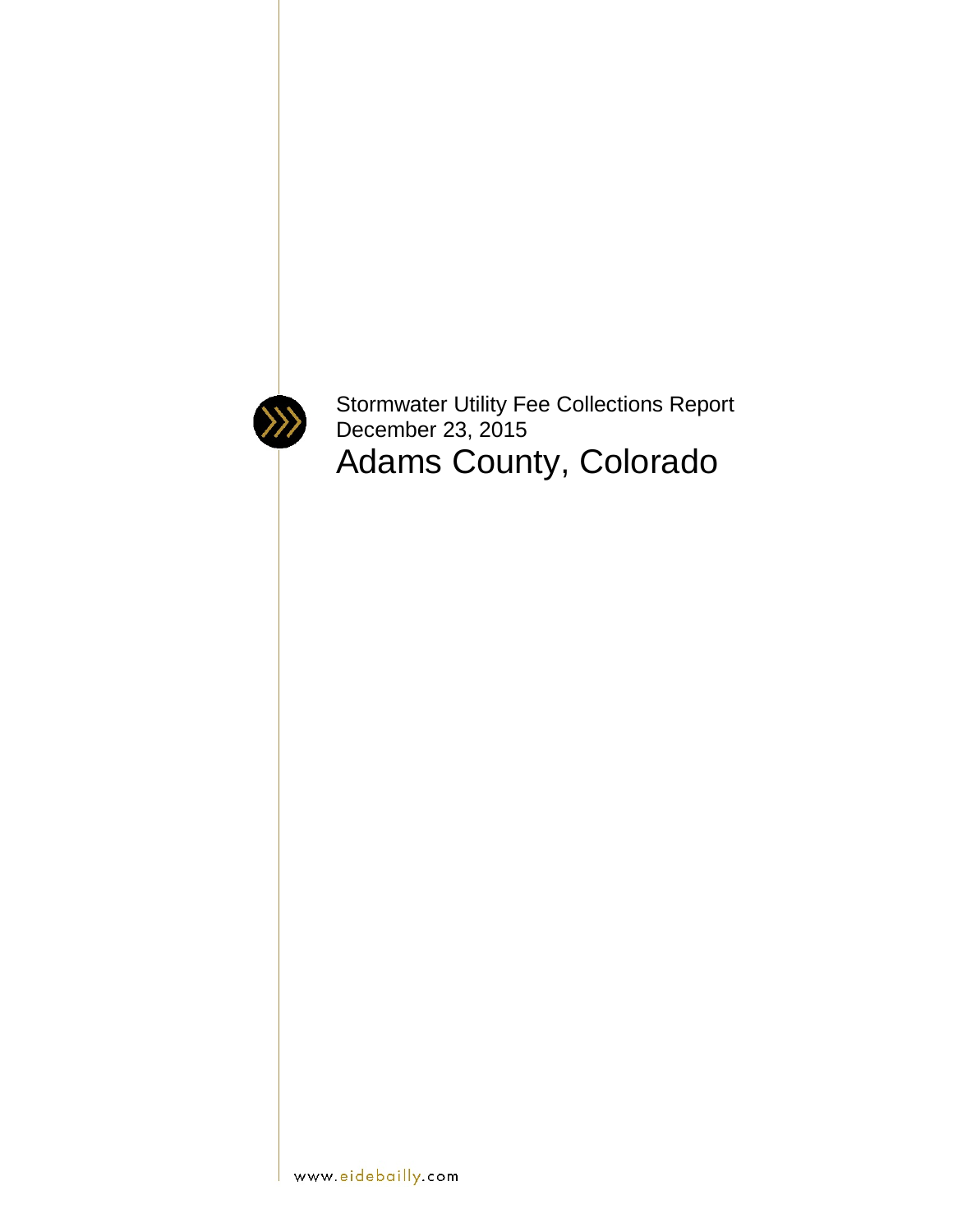# **Executive Summary**

## **BACKGROUND**

We previously performed an agreed upon procedures engagement over three phases to assist with the testing of the Adams County Stormwater Utility Fee billing process. The phase one and phase two reports were related to testing performed over the calculations and billing processes of the fee prior to the initial invoices being sent out to all customers while the final phase three report was related to evaluating and testing of the collections policies and procedures in place after collections of the fee began. The final phase three report was issued on May 29, 2015. This engagement is being performed to determine if internal controls as tested during our AUP procedures were implemented and continuing to function as expected during the current live billing and collection process and to evaluate future collection plans of the County related to outstanding fees.

## **SCOPE**

The scope of our procedure includes:

- Cash handling processes and procedures related to all aspects of collections of the Stormwater Utility Fee.
- Transactions for the period from May 29, 2015, the date of our phase three report through November 23, 2015, the date of fieldwork for this engagement.

## **OBJECTIVES AND RESULTS**

We evaluated the adequacy of controls and processes related to collections of the Stormwater Utility Fee through performance of the following procedures:

- 1. We performed a walkthrough of the collection and posting process on live transactions occurring on November 23rd and ensured that the process in place appears to be working as designed and functioning as expected.
- 2. Testing cash receipts for the following five randomly selected dates: 7/30/15, 8/4/15, 9/15/15, 10/27/15 and 11/5/15. For these five days, we obtained cash receipt detail including the credit card deposit report and the check deposit report. No cash was received for any of the five days selected. For credit cards, we compared the amount in total from the JD Edwards detail to the Wells Fargo desktop deposit. For check deposits, we compared the check deposit report to the JD Edwards detail for the day selected.
- 3. We interviewed management to gain an understanding of the collection process and future plans related to collection of unpaid fees.

The following are the business objectives and related control assessment (Satisfactory, Needs Improvement, Unsatisfactory) and a summary of strong and weak controls noted while performing these procedures.

| <b>Business Objective</b>                                           | <b>Control Assessment</b> |
|---------------------------------------------------------------------|---------------------------|
| All transactions are properly authorized                            | <b>Needs Improvement</b>  |
| All recorded transactions are valid                                 | Satisfactory              |
| All valid, authorized transactions are recorded<br>3.               | <b>Satisfactory</b>       |
| All transactions are recorded accurately                            | <b>Satisfactory</b>       |
| Assets are safeguarded from loss or theft<br>5.                     | <b>Needs Improvement</b>  |
| Business activities are performed efficiently and effectively<br>6. | <b>Satisfactory</b>       |
| Make timely deposits of daily collections                           | <b>Satisfactory</b>       |
| 8. Timely collections of outstanding fees                           | <b>Needs Improvement</b>  |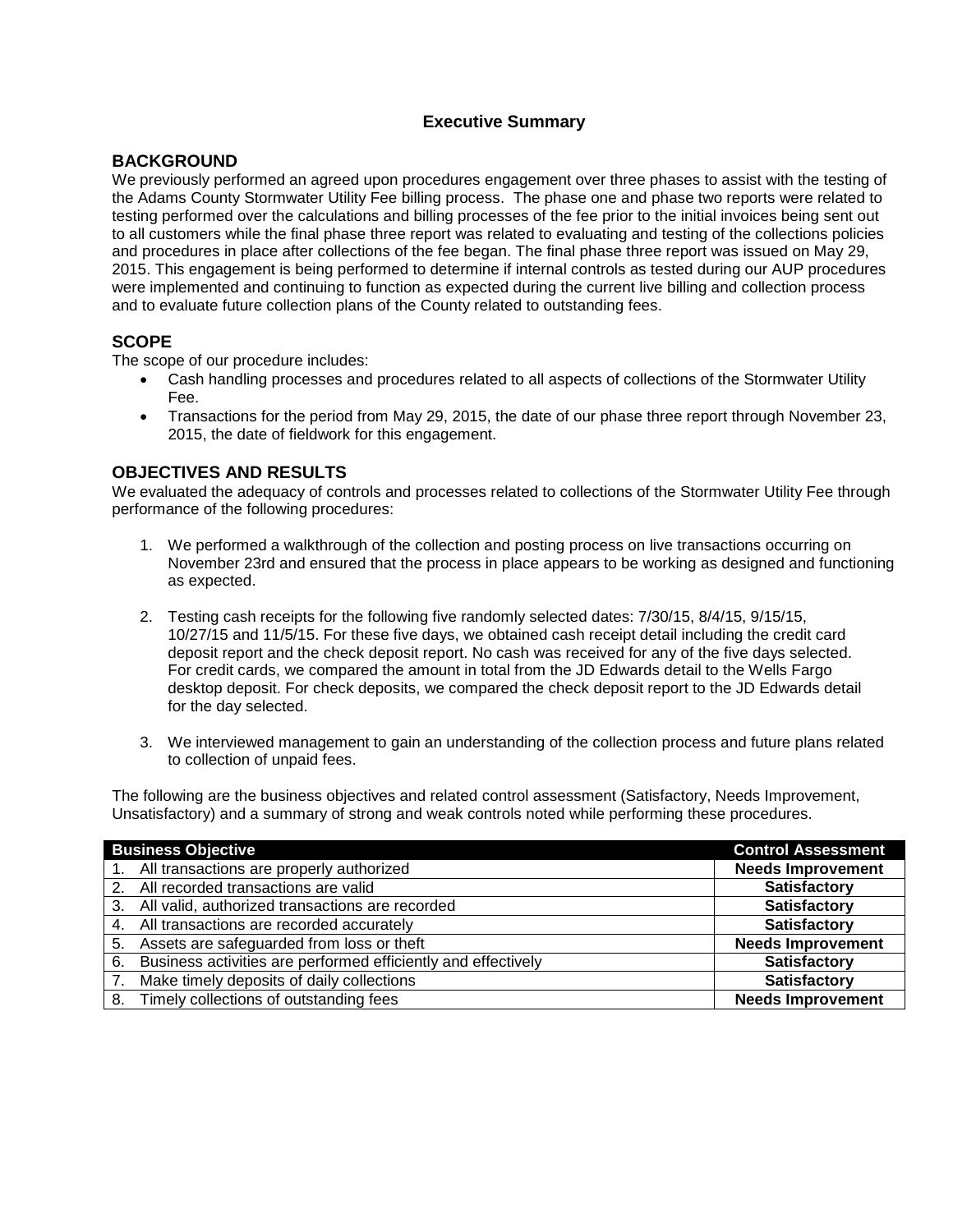| <b>Strong Controls</b>                                                                                                                                                                                                                                                                                                                                                                                                                                                                                                                                                                                                                                                                                                                                                                                                                                                                                                                                                                                                                                                                                                                                                                                                            | <b>Weak Controls</b>                                                                                                                                                                                                                                                                                                                                                                                                                                                                                                                                                                                                                                                                                                                                                                                                                                                                                                                                                                                                                  |
|-----------------------------------------------------------------------------------------------------------------------------------------------------------------------------------------------------------------------------------------------------------------------------------------------------------------------------------------------------------------------------------------------------------------------------------------------------------------------------------------------------------------------------------------------------------------------------------------------------------------------------------------------------------------------------------------------------------------------------------------------------------------------------------------------------------------------------------------------------------------------------------------------------------------------------------------------------------------------------------------------------------------------------------------------------------------------------------------------------------------------------------------------------------------------------------------------------------------------------------|---------------------------------------------------------------------------------------------------------------------------------------------------------------------------------------------------------------------------------------------------------------------------------------------------------------------------------------------------------------------------------------------------------------------------------------------------------------------------------------------------------------------------------------------------------------------------------------------------------------------------------------------------------------------------------------------------------------------------------------------------------------------------------------------------------------------------------------------------------------------------------------------------------------------------------------------------------------------------------------------------------------------------------------|
| Automatic download from credit card processing<br>website (OPC) linked to JDE and posted daily.<br>Reconciliation is performed daily to reconcile credit<br>cards processed with JDE postings. (Obj. 2, 3, 4, 6,<br>7.)<br>Checks/cash received are matched to invoice to<br>ensure accurate payment. Invoice remittance is<br>scanned into JD Edwards and automatically<br>applied to customer account based on bar code on<br>invoice scanned. Reconciliation is performed daily<br>to reconcile total cash and checks received to<br>related JDE postings. (Obj. 2, 3, 4, 6, 7.)<br>Code to onsite collection drop box safe is<br>safeguarded. (Obj. 5)<br>Receipts are used at the onsite collection location<br>to provide customer with proof of payment and a<br>sign is visible at the collection desk to inform<br>customers that they should expect a receipt at the<br>time of payment. (Obj. 5)<br>During the close out process, Staff shall prepare a<br>listing of the amount of each check verifying the<br>total of the checks processed. Checks are<br>reconciled to the bank's confirmation received for<br>the day and the cash deposit is counted by another<br>person and they initial deposit slip (Obj. 7) | There is no reconciliation process in place related<br>to the cash in the cash drawer at the onsite cash<br>collection location. (Obj. 5)<br>Accounting staff can create and post manual<br>batches into accounting system without review,<br>including write offs of unpaid amounts. (Obj. 1)<br>JD Edwards address table is not being<br>continuously updated with changes in the<br>assessor's system resulting in Statements being<br>sent to bad addresses when changes have been<br>made. (Obj. 8)<br>Some title companies are not aware of the need to<br>collect this fee at closing, and accordingly, closings<br>are occurring with this outstanding fee now<br>attached to the property and the new property<br>owners. (Obj. 8)<br>The process for certifying with the treasurer<br>including the accounting entries to be made appear<br>to still be in question and the process needs to be<br>determined and finalized to ensure a plan is in<br>place when accounts are transferred to the<br>treasurer. (Obj. 6, 8.) |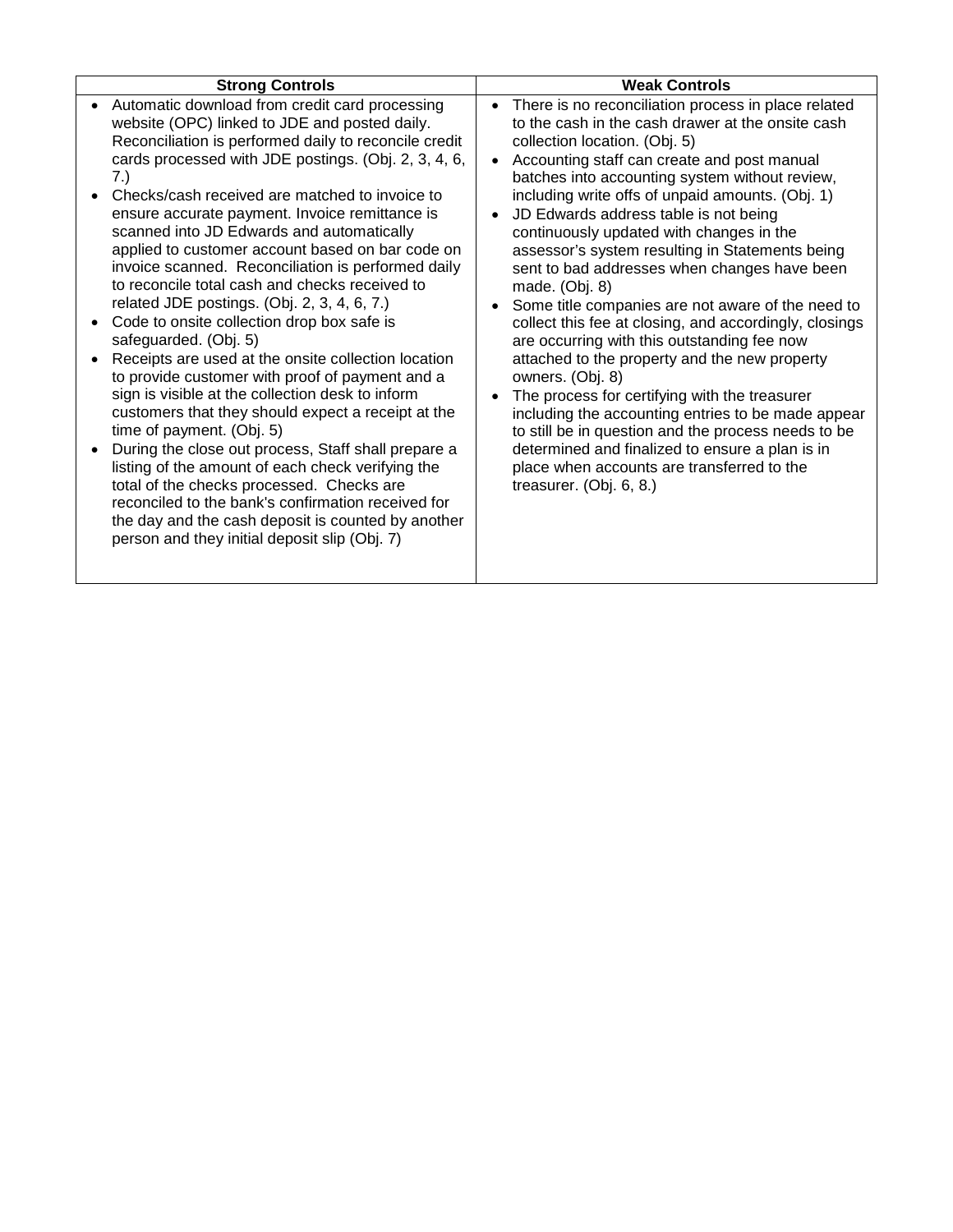## **Detail Observations and Action Plan**

#### **OBSERVATIONS AND ACTION PLAN**

Following is a table detailing all the observations from the business objectives assessed along with management's action plan to address these issues.

#### **Observation #1**

The County utilizes a single cash drawer at the collection site in the building and planning department that is shared amongst the employees involved in the collection process. Additionally, we noted that there is not a daily reconciliation process related to the cash received or maintained in the drawer. We counted the cash in the drawer on November 23rd and found only \$197.11 instead of the \$200 that was expected to be there. An adequate explanation was not provided for the difference noted.

#### **Recommendation**

A daily log should be in place to track cash that is maintained in the drawer to hold the employees accountable each day to the cash that they oversee. This log should be used daily to document the count and ensure that the money that is maintained on hand is accurate and in line with the policy in place. Additionally, if multiple employees are handling cash, it is best practice for each to have their own drawer to increase accountability and limit opportunities for misappropriation. At a minimum, if multiple personnel handle cash during the same day(s), each person should have their own cash accountability log for the cash maintained at check in and check out, signed by the accountable staff and a supervisor.

#### **Action Plan**

| <b>Person Responsible</b>                                                                                                                                                                                                                                                                                                                                                                                                                                                                                                                                                                                                                         | Cari Johnson/Krysti<br><b>Stehle</b> | <b>Estimated Completion</b><br><b>Date</b> | 3/31/16 |  |
|---------------------------------------------------------------------------------------------------------------------------------------------------------------------------------------------------------------------------------------------------------------------------------------------------------------------------------------------------------------------------------------------------------------------------------------------------------------------------------------------------------------------------------------------------------------------------------------------------------------------------------------------------|--------------------------------------|--------------------------------------------|---------|--|
| Actions to be taken: A cash drawer log sheet has been created for each cash drawer to be checked in and out<br>by management and/or the administrative coordinator of the Community and Economic Development<br>Department. The log in sheet includes signatures and cash counting requirements when the drawer is<br>transitioned to the safe and/or reassigned to another employee. Drawers will be assigned to one person at a<br>time. Please see the attached log sheet to be added to each cash drawer. Cash drawers will be randomly<br>audited.                                                                                           |                                      |                                            |         |  |
| <b>Observation #2</b>                                                                                                                                                                                                                                                                                                                                                                                                                                                                                                                                                                                                                             |                                      |                                            |         |  |
| While walking through the collection process in place on November 23, 2015, we noted that the accounting tech<br>that was responsible for entering manual receipts into the system also has the ability and the responsibility to post<br>these receipts. This process included writing off unpaid interest on several receipts where partial payment was<br>received which was entered to record the account as 'fully paid' off as the full fee was collected. While this<br>appears to be in line with the policy in place based on interviews with management, these writeoffs are also not<br>reviewed by another employee prior to posting. |                                      |                                            |         |  |
| <b>Recommendation</b>                                                                                                                                                                                                                                                                                                                                                                                                                                                                                                                                                                                                                             |                                      |                                            |         |  |
| While the process in place is efficient and effective to ensure timely recording of deposits, we believe that at a<br>minimum, an additional control should be added to the process in which periodic reviews of all writeoffs of<br>stormwater billings and fees are performed and documented to ensure accuracy and propriety of amounts written                                                                                                                                                                                                                                                                                                |                                      |                                            |         |  |

stormwater billings and fees are performed and documented to ensure accuracy and propriety of amounts written off. Segregation of duties in recording and posting manual receipts should also be implemented to protect the collection, receipting and reporting process and those employees involved.

# **Action Plan Person Responsible Cari Johnson Estimated Completion Date 2/1/2016**

Actions to be taken: All Stormwater accounts receivable batches that are created will be posted by another employee. At that time write offs will be reviewed. Dollar amounts written off that are \$10 or more by an employee must be reviewed and approved by a manager in the Finance Department. Stormwater Fees (not the interest amounts) should not be written off except as approved by Stormwater Management. When an amount above \$10 is written off, a report will be run that management needs to sign and date indicating approval and properly filed in DOCs and labled Stormwater Write-Offs above \$10 with the appropriate date.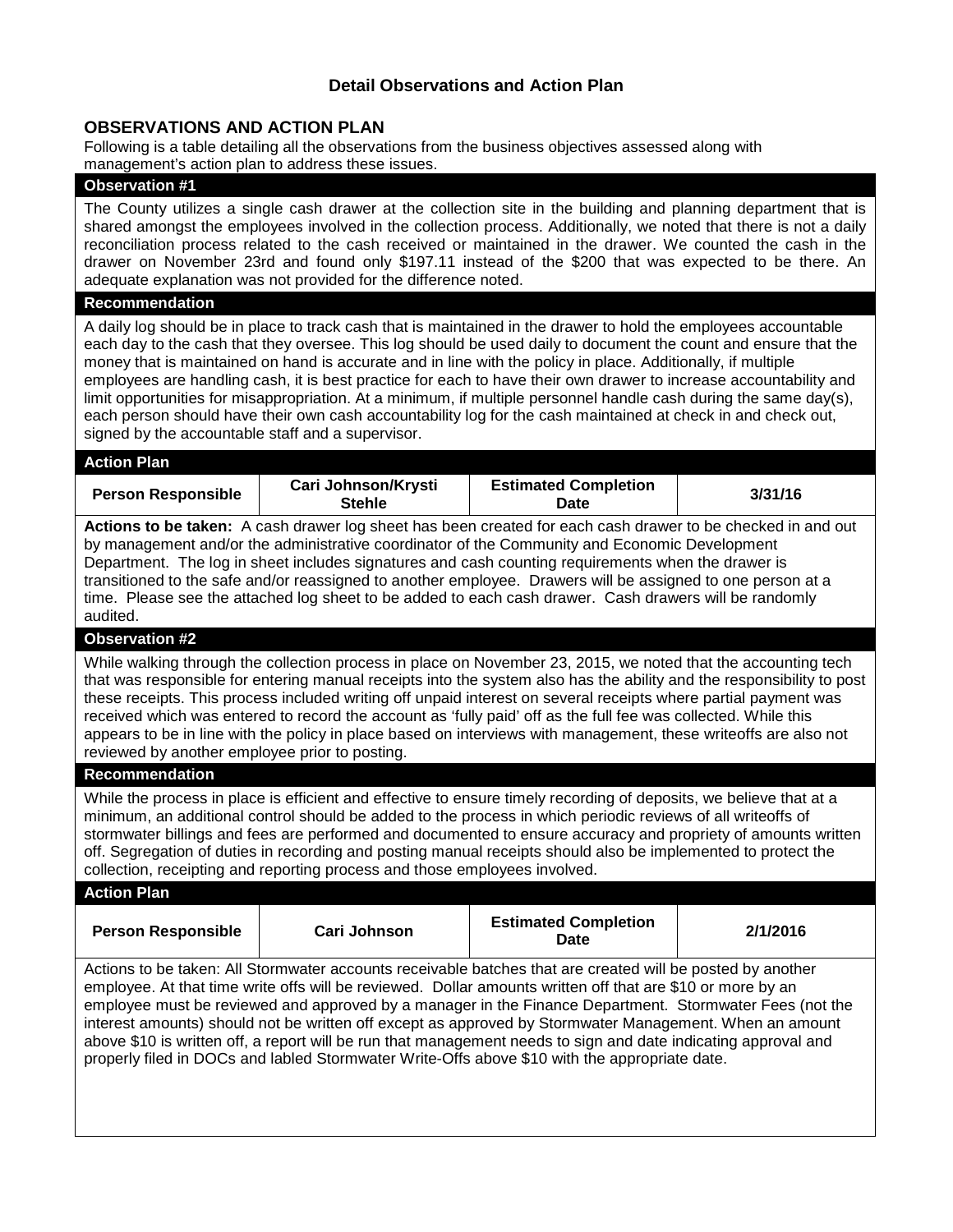#### **Observation #3**

While gaining an understanding of the collection process in place, challenges management is facing and future plans of management surrounding collection efforts going forward, we noted the following:

- There are currently numerous bad addresses in the JD Edwards system. Our understanding is that the JD Edwards system is not being updated for changes in the assessor system on an ongoing basis, and as such, there is a lot of time being spent on the collection side dealing with returned mail, making corrections in the JD Edwards system and resending statements.
- Additionally, based on our discussion, we learned that some title companies are not aware of the need to collect this fee at closing. There appears to be a flaw in the system that is allowing closings to occur with this fee still outstanding. This results in the fee now being the responsibility of the new property owner as the fee stays with the property, not the old owner. This is causing additional issues as the statements are still being sent to the old owner and returned as the addresses are not being updated in the system as noted above and also resulting in further complaints by new homeowners that do not believe this fee is their responsibility.

#### **Recommendation**

First, the JD Edwards address tables need to be updated at least periodically and prior to each statement mailing to ensure the utmost accuracy of the statements mailed.

Secondly, processes should be in place to ensure the title companies closing on properties in the area are made aware of this fee and that they do not allow closings to occur without this fee being entered on the settlement statement of the sale taking place.

| <b>Action Plan</b>        |                                 |                                     |         |
|---------------------------|---------------------------------|-------------------------------------|---------|
| <b>Person Responsible</b> | Michelle Miller/Cari<br>Johnson | <b>Estimated Completion</b><br>Date | 3/31/16 |
|                           |                                 |                                     |         |

Actions to be Taken: First item - The JD Edwards address tables will be updated periodically before new statements are run. We rely on Assessor records for these addresses. When we become aware of changes in addresses, we will notify customers that they need to update their information with Assessor's Office.

Second item – Cari Johnson has contacted the Executive Director at the Land Title Association of Colorado and let them know that as properties in the Stormwater Utility area change ownership, they need to be aware that Stormwater Utility fees may be due. The language in the notification to their membership reads as follows:

#### *ADAMS COUNTY UPDATE – PLEASE READ*

*Adams County has asked that I send out a notice regarding their Storm Water utility fee. There is a Storm Water Utility fee assessed on all properties in the stormwater service area within unincorporated Adams County. They have been finding that it is not regularly being paid at closing when properties changed hands which has causes some confusion among customers. In order to find this fee for properties in the stormwater service area within unincorporated Adams County, please contact Adams County Stormwater Utility at 720.523.6400.*

We will periodically let the Land Title Association know that this fee should be collected at closing as applicable. We additionally encourage new owners to contact their title company when fees were not properly collected at closing when properties change ownership.